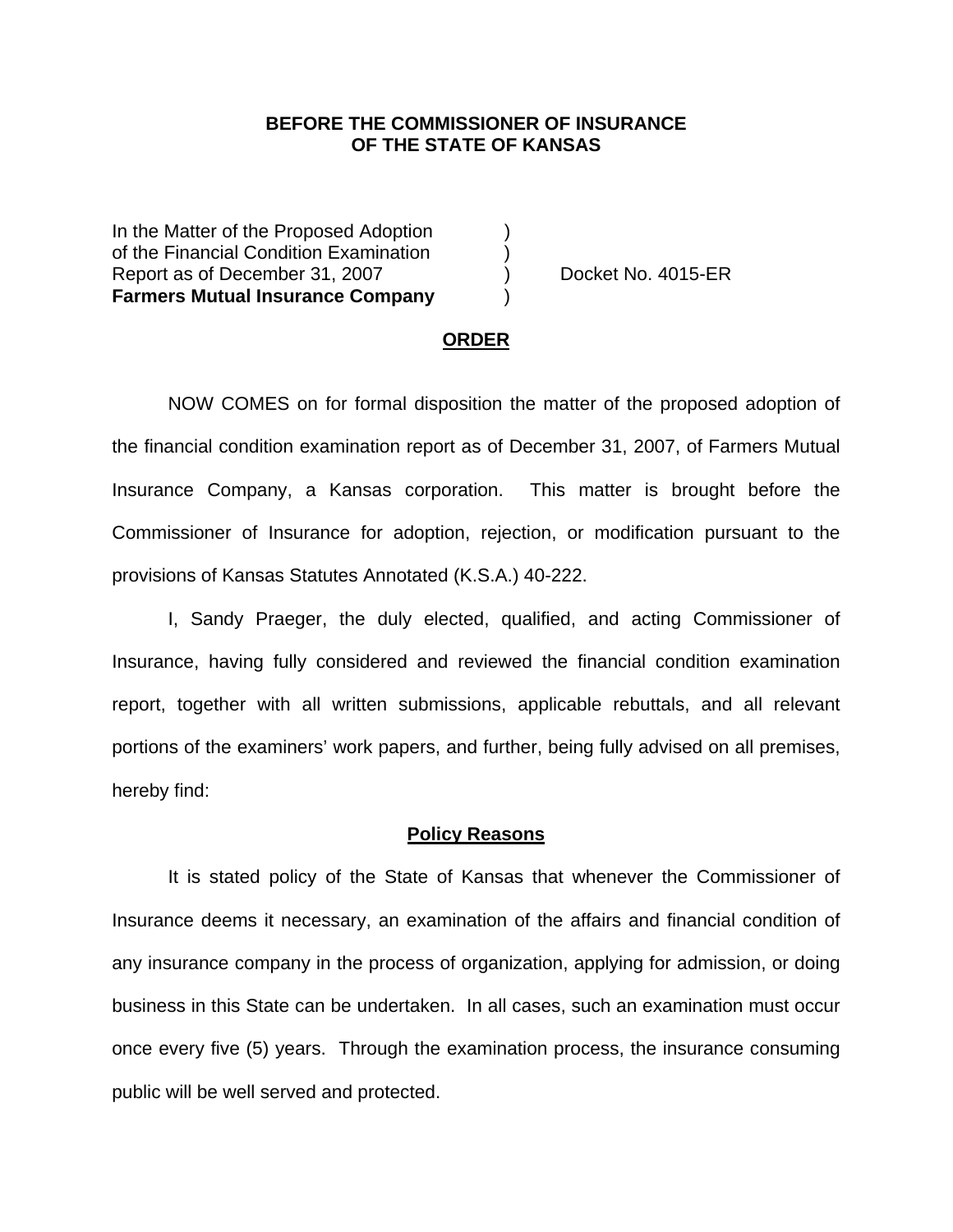#### **Findings of Fact**

 1. The Commissioner of Insurance has jurisdiction over this matter pursuant to K.S.A. 40-222.

 2. An examination of Farmers Mutual Insurance Company was undertaken by the Kansas Insurance Department and was completed on March 10, 2009.

 3. The examiner-in-charge tendered and filed with the Kansas Insurance Department a verified written report of the examination within thirty (30) days following completion of the examination, to wit; March 9, 2009.

 4. Following receipt of the verified report, the Kansas Insurance Department transmitted the report to Farmers Mutual Insurance Company on June 18, 2009, with a duly executed notice advising the company of its opportunity to prepare and submit to the Kansas Insurance Department a written submission or rebuttal with respect to any and all matters contained in the report. Farmers Mutual Insurance Company was further advised that any written submission or rebuttal needed to be filed with the Kansas Insurance Department no later than thirty (30) days after receipt of the verified report.

 5. Farmers Mutual Insurance Company filed a written acceptance of the verified report on June 24, 2009.

6. Based upon the written submission tendered by Farmers Mutual Insurance Company, the company took no exceptions to matters contained in the verified report.

 7. Within thirty (30) days of the end of the time period allowed for written submission or rebuttal, the Commissioner of Insurance fully reviewed the report,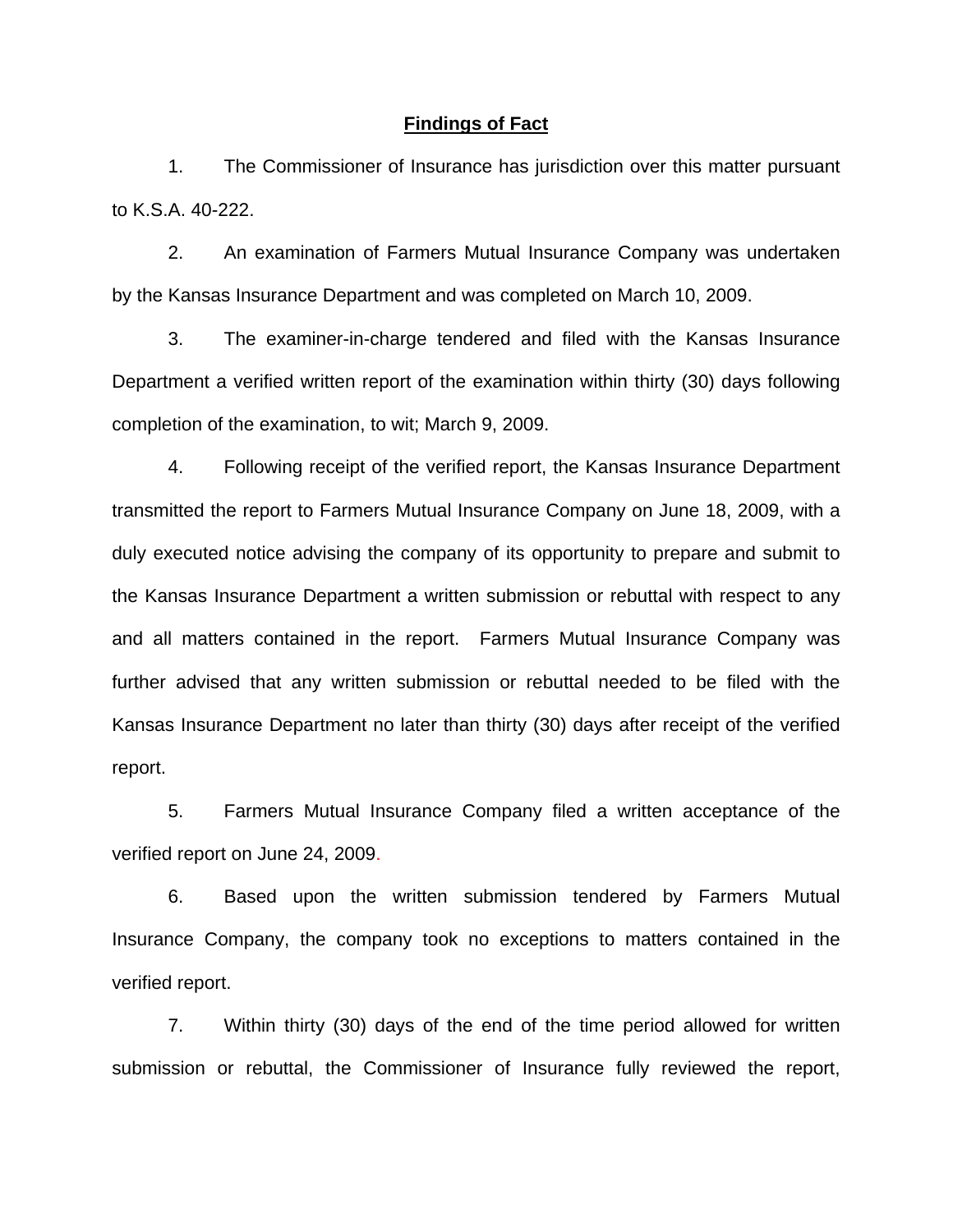together with all written submissions and rebuttals provided by Farmers Mutual Insurance Company. The Commissioner of Insurance further reviewed all relevant workpapers.

 8. No other written submissions or rebuttals were submitted by Farmers Mutual Insurance Company.

## **Conclusion of Law**

9. K.S.A. 40-222(k)(2) provides:

"Within 30 days of the end of the period allowed for the receipt of written submissions or rebuttals, the commissioner shall fully consider and review the report, together with any written submissions or rebuttals and any relevant portions of the examiners workpapers and enter an order:

- (A) Adopting the examination report as filed or with modification or corrections. If the examination report reveals that the company is operating in violation of any law, regulation or prior order of the commissioner, the commissioner may order the company to take any action the commissioner considers necessary and appropriate to cure such violations; or
- (B) rejecting the examination report with directions to the examiners to reopen the examination for purposes of obtaining additional data, documentation or information, and refiling pursuant to subsection (k); or
- (C) call and conduct a fact-finding hearing in accordance with K.S.A. 40- 281 and amendments thereto for purposes of obtaining additional documentation, data, information and testimony."
- 10. Based upon the Finding of Fact enumerated in paragraphs #1 through #8

above, the financial condition examination report as of December 31, 2007, of Farmers

Mutual Insurance Company should be adopted.

# **IT IS THEREFORE, BY THE COMMISSIONER OF INSURANCE, ORDERED THAT:**

1. The financial condition examination report as of December 31, 2007, of

Farmers Mutual Insurance Company, hereby is adopted.